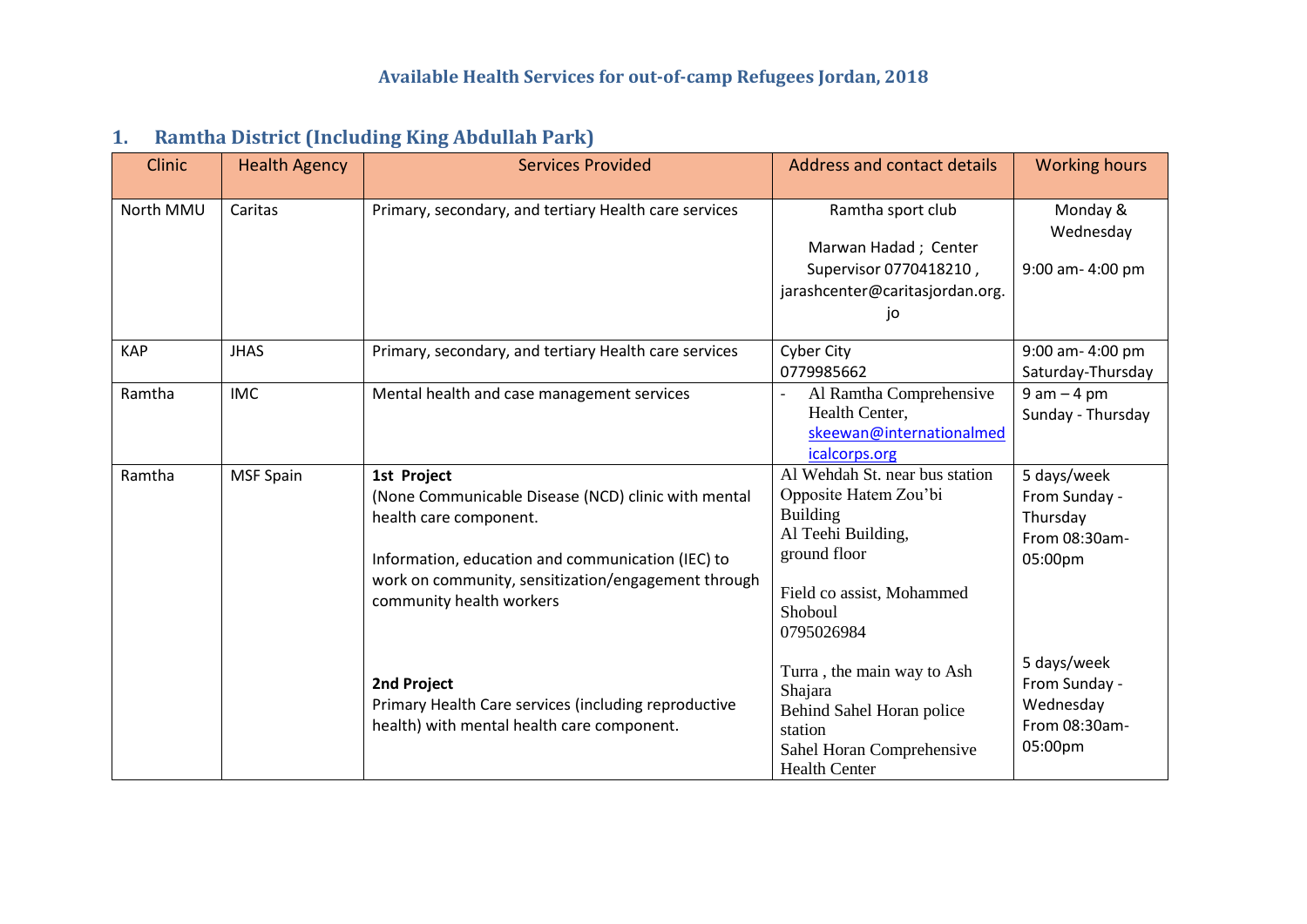|              |                           | Information, education and communication (IEC) to<br>work on community sensitization/engagement through<br>community health workers)                                                                                                                                                                           | Field co assist, Mohammed<br>Shoboul 0795026984                                                                                                                                                           | And on Thursday<br>from $08:30$ am-<br>01:00pm                       |
|--------------|---------------------------|----------------------------------------------------------------------------------------------------------------------------------------------------------------------------------------------------------------------------------------------------------------------------------------------------------------|-----------------------------------------------------------------------------------------------------------------------------------------------------------------------------------------------------------|----------------------------------------------------------------------|
| Ramtha       | <b>Takaful Society</b>    | Primary health care services<br>NB. User Fees applied                                                                                                                                                                                                                                                          | Ramtha-South from the Car<br>Parking<br>Laboratory: 0798023486<br>Reception: 0798023592                                                                                                                   | 8:00 am-4:00 pm<br>Saturday -<br>Thursday                            |
| Ramtha       | <b>IRC</b>                | 1. Women and Girls Health Services<br>Antenatal Care, postnatal care; long and short term<br>family planning methods; clinical care for survivors of<br>sexual assault: general reproductive health care<br>2. Primary Health Care Services<br>3. Referral Services<br>4. Health Education Services            | Hiber street<br>In front of Hiber Market,<br>Ramtha town<br>0796453929                                                                                                                                    | 8:00AM - 4:30PM<br>Sunday - Thursday<br>8:00AM - 1:00PM<br>*Saturday |
| Rathma (KAP) | Handicap<br>International | Physical rehabilitation sessions,<br>$\bullet$<br>• Family counseling / education about supporting<br>someone through the recovery process or with<br>permanent disability<br>Provision of mobility and assistive devices<br>$\bullet$<br>Provision of dedicated NFI<br>$\bullet$<br>• Provision of prosthesis | Fixed Point: Ramtha Hospital<br>Mobile teams for home visits<br>Focal Point & Intake Officer:<br>Israa Wahsheh<br>vfp.intake.irbid@gmail.com<br>In Al Takafoul Society facility<br>078 7275399-0779985666 | $10:00$ am - 3:00 pm<br>Monday                                       |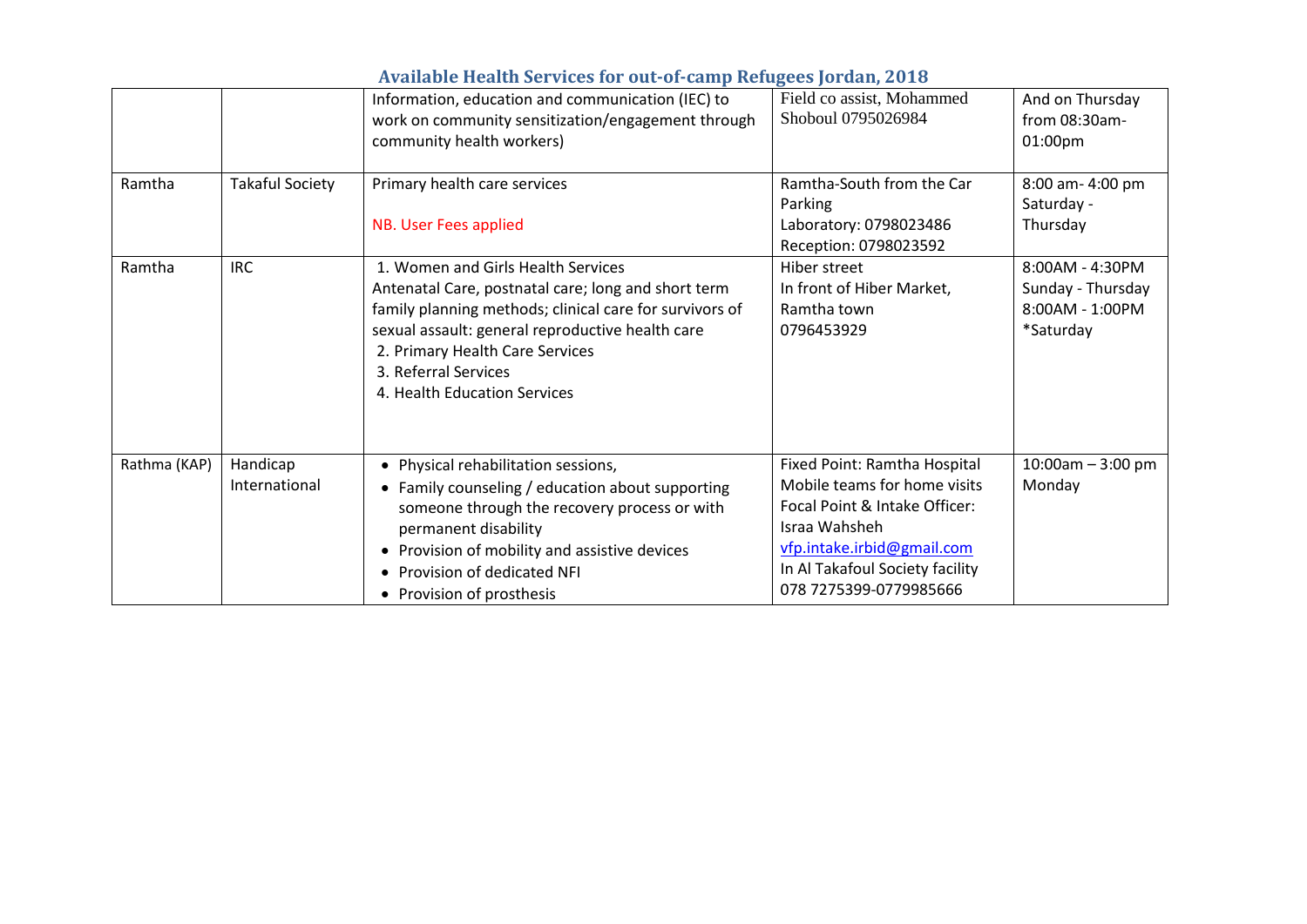# **2. Irbid Governorate**

| Clinic                  | <b>Health Agency</b>        | <b>Services Provided</b>                                                                                                                                                                                                                                                      | Address and contact details                                                                                                                                                                                                                                   | <b>Working hours</b>                                         |
|-------------------------|-----------------------------|-------------------------------------------------------------------------------------------------------------------------------------------------------------------------------------------------------------------------------------------------------------------------------|---------------------------------------------------------------------------------------------------------------------------------------------------------------------------------------------------------------------------------------------------------------|--------------------------------------------------------------|
| <b>Husson</b><br>Center | Caritas                     | Primary and Secondary health services                                                                                                                                                                                                                                         | Irbid-Husson Latin School<br>02-7010933                                                                                                                                                                                                                       | $8:00$ am $-4:00$ pm<br>Saturday - Thursday<br>except Sunday |
| Irbid                   | <b>IMC</b>                  | Mental health and case management services                                                                                                                                                                                                                                    | 1- Al Sareeh comprehensive health<br>centre<br>focal point: Samar Al Ayesh<br>0798376559<br>2- Der Abby Saied comprehensive<br>health centre<br>focal point: Yusr Radwan<br>0798301287<br>3- Hakma health center<br>focal point: Ahmad Irshedat<br>0795004792 | $8 am - 3 pm$<br>Sunday - Thursday                           |
| Irbid                   | UPP-Jordan<br>Women's Union | Primary Health Care Services, reproductive health<br>services                                                                                                                                                                                                                 | Husson Street, Shaykh Al-khalil<br>Complex -east of Al-Qawasmi<br>Hospital<br>079 8202344 and 027241342                                                                                                                                                       | 8.30 am- 4:30 pm<br>Saturday - Thursday                      |
| Irbid                   | Handicap<br>International   | • Physical rehabilitation sessions,<br>• Family counseling / education about supporting<br>someone through the recovery process or with<br>permanent disability<br>• Provision of mobility and assistive devices<br>• Provision of dedicated NFI<br>• Provision of prosthesis | <b>Fixed Point: Princess Basma</b><br>Developmental Center - Aidon -<br>near Aidon Hospital<br>Mobile teams for home visits<br>Focal Point & Intake Officer:<br>Israa Wahsheh<br>Email: dvfp.intake.irbid@gmail.com                                           | $9:00am - 3:00 pm$<br>Sunday-Thursday                        |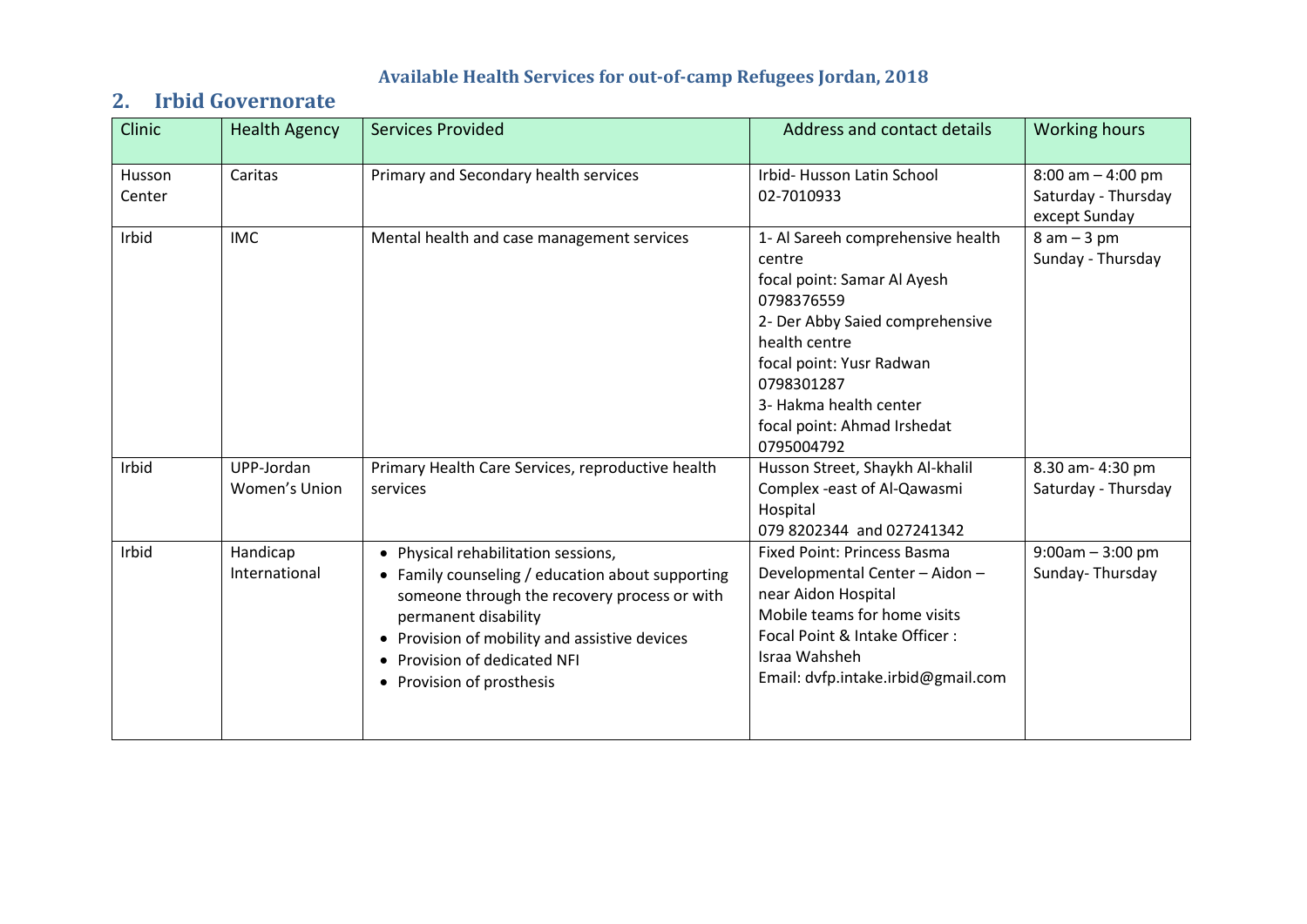| <b>Available Health Services for out-of-camp Refugees Jordan, 2018</b> |  |  |  |
|------------------------------------------------------------------------|--|--|--|
|                                                                        |  |  |  |

| Irbid | <b>IMC</b>  | • Maternity, neonatal and pediatric health<br>services and reproductive health services                                                                                                                                                                                                                                                                                                                                                                                                                                                                                                                              | SaadAbdelaziz<br>sabdelaziz@InternationalMedicalCor<br>ps.org                                                                                                                                                                                                                                                                                                  | 8 am to 4 pm<br>Monday-<br>Thursday (ANC,<br>PNC and OPD)<br>day 24h/24h<br>(The maternity<br>Ward and<br>neonate unit)                                 |
|-------|-------------|----------------------------------------------------------------------------------------------------------------------------------------------------------------------------------------------------------------------------------------------------------------------------------------------------------------------------------------------------------------------------------------------------------------------------------------------------------------------------------------------------------------------------------------------------------------------------------------------------------------------|----------------------------------------------------------------------------------------------------------------------------------------------------------------------------------------------------------------------------------------------------------------------------------------------------------------------------------------------------------------|---------------------------------------------------------------------------------------------------------------------------------------------------------|
| Irbid | MSF-Holland | • 2 Clinics Ibn-Sina and Ibn-Rushd<br>Providing free medical services and outpatient<br>consultations to Syrians and vulnerable<br>Jordanians at Ibn-Sina and Ibn-Rushd clinics<br>with the following NCDs:<br>Diabetes / COPD / CVD / Hypertension/<br>Asthma<br>Home visit services to patients with problem of<br>mobility, complications and other<br>vulnerabilities. Patients fall under these<br>services should be within 10kms radius from<br>the city center. Psychosocial support for clinic<br>registered patients (counselling, referral to<br>other health and social services if other need<br>arise) | IBN-SINA clinic Wasfi-Al-Tal circle<br>Second floor above Malkawi studio<br>IBN-RUSHD clinic Irbid Chamber of<br>commerce Basement floor in front of<br>Al-Manaseer gas station<br>Administration office Close to Irbid<br>Chamber of commerce AL-RIBAT 2<br><b>Building Apartment 2</b><br><b>Medical Team Leader</b><br>irbid-<br>mtl@oca.msf.org 0795117876 | Clinics 6days/wk<br>from Saturday-<br>Thursday<br>From 08:00am-<br>03:00 pm<br>Office working<br>times Sunday-<br>Thursday<br>From 08:30am-<br>05:00 pm |
| Irbid | <b>CARE</b> | Emergency cash assistance<br>$\bullet$<br>Psychosocial activities<br>English and academic courses<br><b>Vocational training</b><br>Women empowerment program                                                                                                                                                                                                                                                                                                                                                                                                                                                         | Irbid, Aydoun, near Aydoun military<br>hospital.<br>0797117326 - for beneficiaries<br>0799589868 - for referral<br>jorirbidreferrals@care.org                                                                                                                                                                                                                  | 5days/week<br>From Sunday-<br>Thursday<br>From 08:00am-<br>04:00pm                                                                                      |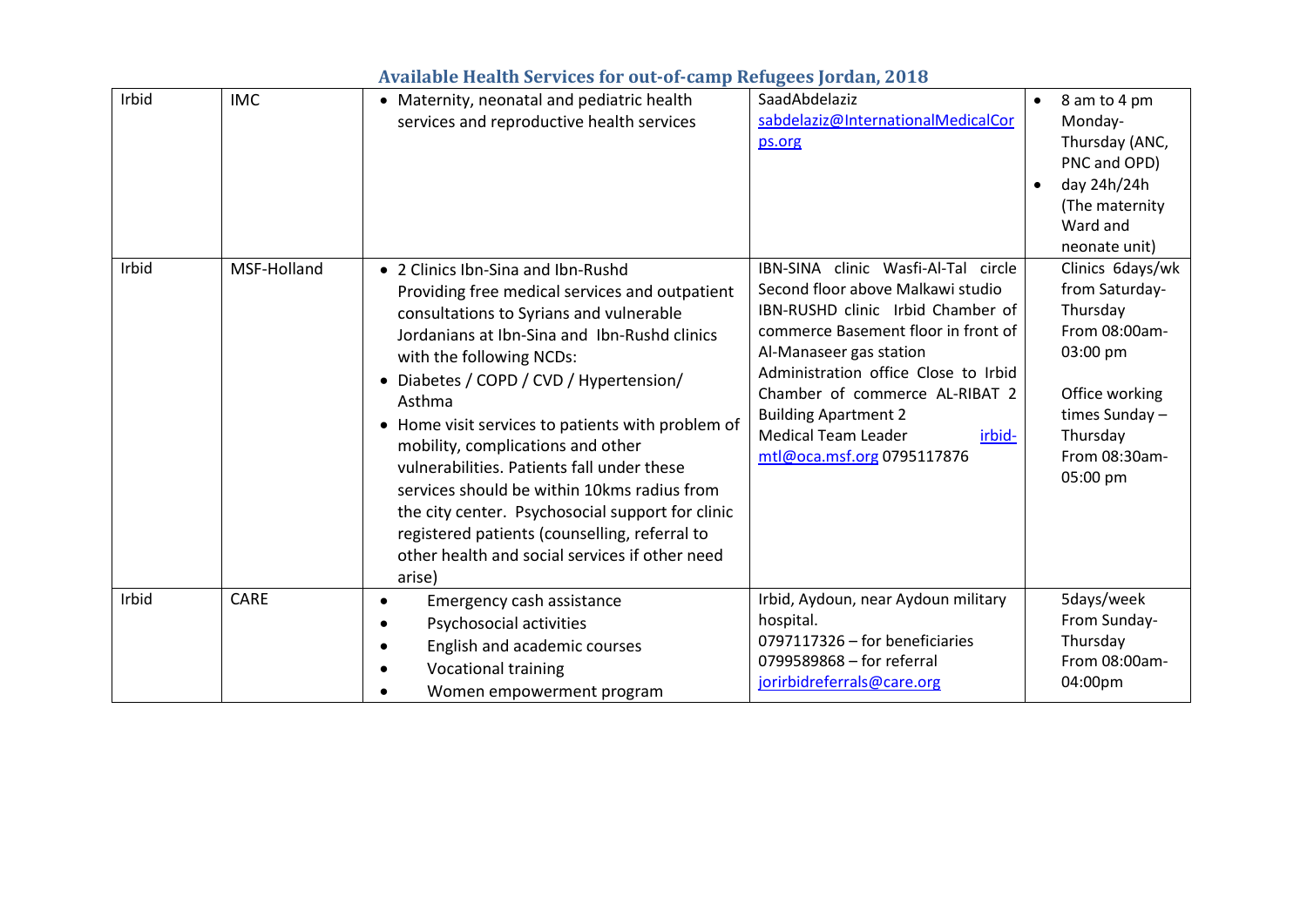| Irbid | " $IRW"$              | Uncomplicated cases that need surgical  | Irbid speciality Hospital      | 5 days/week   |
|-------|-----------------------|-----------------------------------------|--------------------------------|---------------|
|       | <b>Islamic Relief</b> | interventions such as hernia, Endoscopy | Irbid Islamic Hospital         | From Sunday-  |
|       | Worldwide             | and gallbladder                         |                                | Thursdav      |
|       |                       | Lab and imaging investigations.         | Focal point: Ehab Al-Khawaldeh | From 08:00am- |
|       |                       |                                         | 0799121851                     | 04:00pm       |

# **3. Amman Capital**

| <b>Clinic</b>                                                                | <b>Health</b><br>Agency | Services Provided                                        | Address and contact details                                                                                                                                                                                                    | <b>Working hours</b>                                          |
|------------------------------------------------------------------------------|-------------------------|----------------------------------------------------------|--------------------------------------------------------------------------------------------------------------------------------------------------------------------------------------------------------------------------------|---------------------------------------------------------------|
| Hashmi Shamali<br>center                                                     | Caritas                 | Primary and Secondary health services                    | Amman-Hashmi Shamali-close to Nagawa<br>circle 06-4918601/06-4920951/06-<br>4920953                                                                                                                                            | $8:00$ am $-4:00$ pm<br>Saturday to Thursday<br>except Sunday |
| Downtown<br>community<br>center                                              | Caritas                 | Primary and Secondary health services                    | Amman-Downtown-Inside the Italian<br>Hospital 06-4744101                                                                                                                                                                       | $8:00$ am $-4:00$ pm<br>Saturday - Thursday<br>except Sunday  |
| Madina                                                                       | <b>JHAS</b>             | Primary, secondary, and tertiary health<br>care services | Amman-Downtown- behind Raghadan Bus<br>station-Mahatta Street-Jordan Bank building<br>0775006025/064651772                                                                                                                     | 9:00 am-4:00 pm<br>Saturday-Thursday                          |
| Jabal Amman<br><b>Health Center</b><br>Um Al Hussein<br><b>Health Center</b> | <b>IMC</b>              | Mental health and case management<br>services            | Um Al Hussein primary health center<br>$\overline{\phantom{a}}$<br>malshrouf@internationalmedicalcorps.o<br><u>rg</u><br>Jabal Amman primary health center,<br>$\overline{\phantom{a}}$<br>mawad@internationalmedicalcorps.org | $9$ am $-4$ pm<br>Sunday - Thursday                           |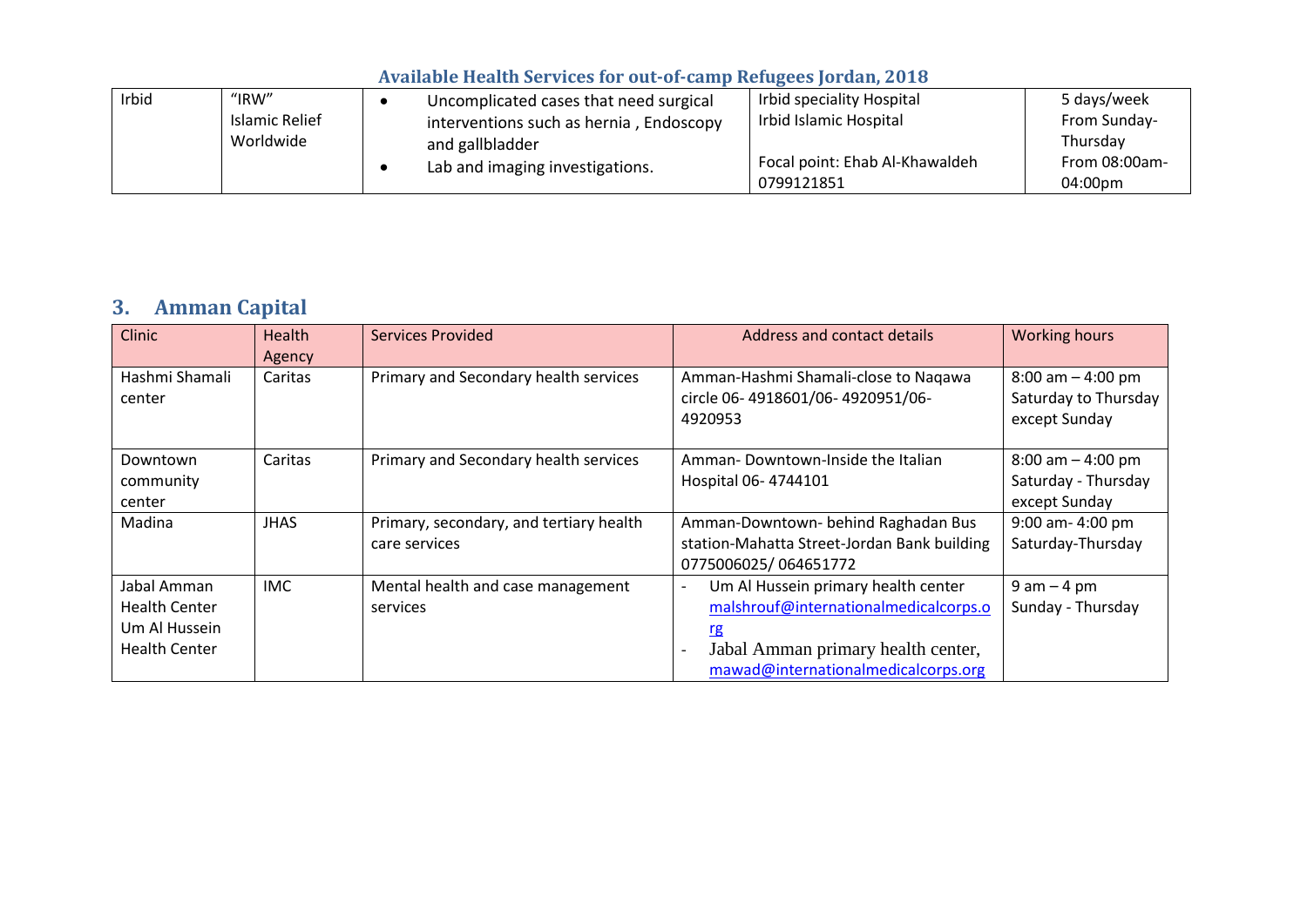| Sweileh center       | NHF/IFH           | <b>Women's Clinic</b><br>$\overline{\phantom{a}}$  | 06-4908310                                 | Sunday - Thursday |
|----------------------|-------------------|----------------------------------------------------|--------------------------------------------|-------------------|
| Hashmi Al            |                   | Family planning services, counseling               | Person in charge : Haya Al Badri           | 8:00 am- 3:30 pm. |
| Shamali center       |                   | services, Reproductive Health services,            |                                            |                   |
| Abu Alanda           |                   | antenatal and postnatal care, general              |                                            |                   |
| center               |                   | gynecological care                                 |                                            |                   |
|                      |                   | Children's clinic:                                 |                                            |                   |
|                      |                   | Vaccines, growth and development                   |                                            |                   |
|                      |                   | examinations, general treatment services.          |                                            |                   |
|                      |                   | Other:                                             |                                            |                   |
|                      |                   | General Medicine clinic, Family Medicine           |                                            |                   |
|                      |                   | clinic, Physical Therapy, Nutrition clinic,        |                                            |                   |
|                      |                   | Dentist, Laboratory.                               |                                            |                   |
|                      |                   |                                                    |                                            |                   |
| Amman-Al             | <b>CVT</b>        | Mental Health Counseling (group,<br>$\overline{a}$ | Amman                                      | 9:00am - 5:00pm   |
| Abdali               |                   | individual, and family counseling                  | Landline: 06 505 9455                      | Sunday - Thursday |
|                      |                   | Physio Therapy<br>$\overline{\phantom{a}}$         |                                            |                   |
|                      |                   | Social Referrals of Complex Cases &                |                                            |                   |
|                      |                   | Case Management                                    |                                            |                   |
| Al Muwasah           | <b>MSF France</b> | Orthopedics, Burns and                             | msff-amman-syriamlo@paris.msf.org          | Saturday - Friday |
| Hospital             |                   | reconstructive surgeries                           |                                            | 24 hours          |
|                      |                   |                                                    | +962 790 397 088                           |                   |
| <b>Health Center</b> | <b>IOM</b>        | <b>Outpatient services</b>                         | Al Madina Al Monawwara St, next to Ibn Al  | 9:00am - 4:30pm   |
|                      |                   |                                                    | Haitham Hospital, behind the Eye Specialty | Sunday - Thursday |
|                      |                   |                                                    | Hospital                                   |                   |
|                      |                   |                                                    | <b>Contact Numbers for appointments:</b>   |                   |
|                      |                   |                                                    | +962775700781 and +962797433882            |                   |
|                      |                   |                                                    | Clinic phone #: .: +962 (6) 5205100        |                   |
| Community            | <b>JRC</b>        | Non communicable diseases                          | <b>NA</b>                                  | 8:00am - 4:00pm   |
| Health / East        |                   |                                                    |                                            | Sunday - Thursday |
| Amman                |                   |                                                    |                                            |                   |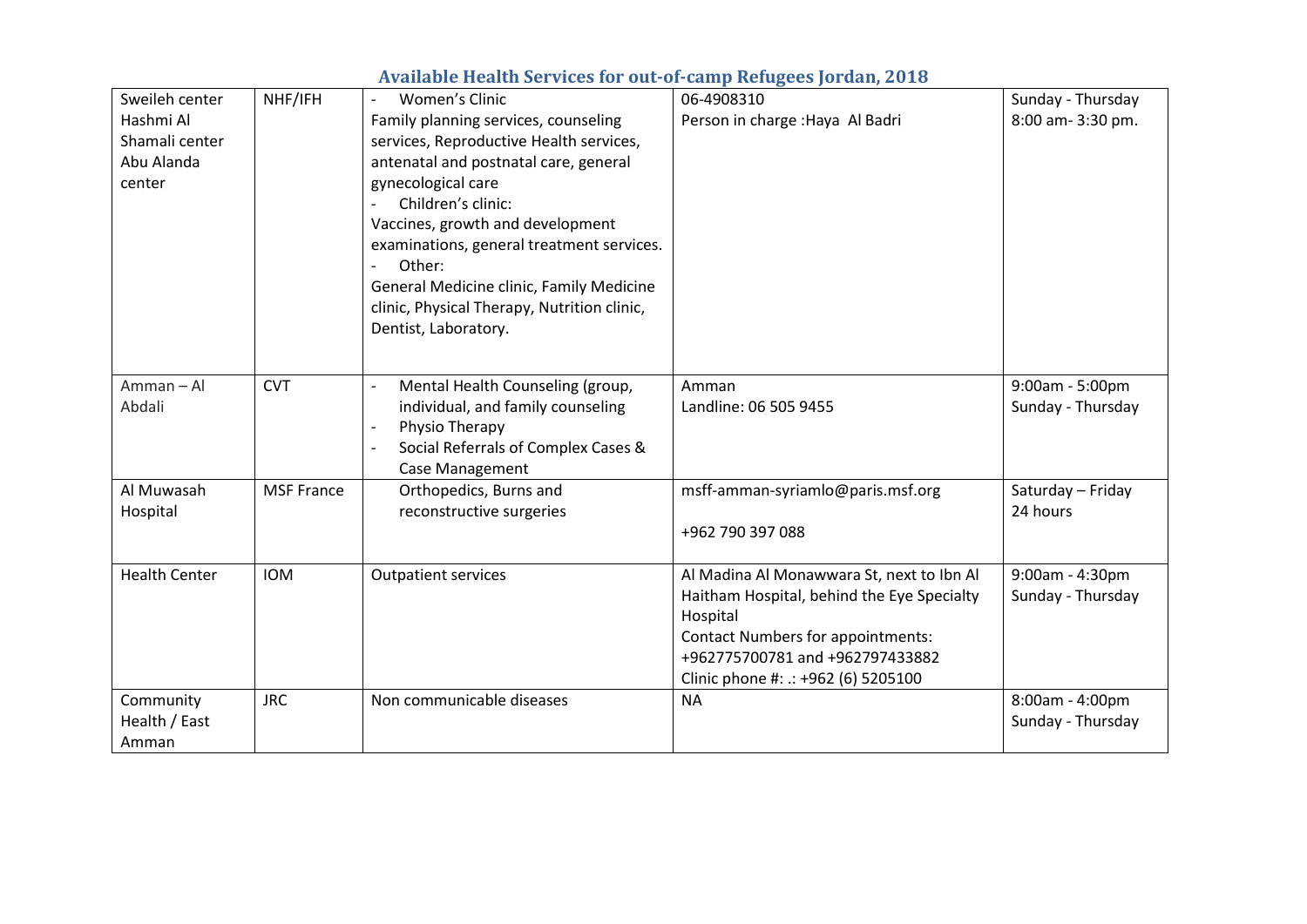## **4. Zarqa Governorate**

| <b>Clinic</b>                  | <b>Health Agency</b>                      | <b>Services Provided</b>                                                                                                                                                                                                                                                    | Address and contact details                                                                                                | <b>Working hours</b>                                         |
|--------------------------------|-------------------------------------------|-----------------------------------------------------------------------------------------------------------------------------------------------------------------------------------------------------------------------------------------------------------------------------|----------------------------------------------------------------------------------------------------------------------------|--------------------------------------------------------------|
| Zarqa Center                   | Caritas                                   | Primary and Secondary health services                                                                                                                                                                                                                                       | Zarqa-across the street from the<br>Latin School<br>05-3936066                                                             | $8:00$ am $-4:00$ pm<br>Saturday - Thursday<br>except Sunday |
| Zarqa                          | <b>IMC</b>                                | Mental health and case management services                                                                                                                                                                                                                                  | Prince Hamzeh primary health<br>center,<br>salmaaytah@internationalmedicalc<br>orps.org                                    | $9 am - 4 pm$<br>Sunday - Thursday                           |
| Zarqa                          | UPP-Jordan<br>Women's<br>Union            | <b>Primary Health care Services</b>                                                                                                                                                                                                                                         | Qasim Bulad Street, next to Al-<br>Yarmuk Kindergarten,<br>opposite to the military hospital<br>079 820 2252<br>05 3970886 | $10$ am $-5$ pm<br>Saturday - Thursday                       |
| Zarqa                          | Handicap<br>International/<br>Mobile unit | • Physical rehabilitation sessions,<br>• Family counseling / education about supporting<br>someone through the recovery process or with<br>permanent disability<br>• Provision of mobility and assistive devices<br>Provision of dedicated NFI<br>• Provision of prosthesis | 078 6359760                                                                                                                | $10:00am - 3:00 pm$<br>Sunday                                |
| MMU (Zarqa<br>and<br>Rusaifeh) | <b>CVT</b>                                | Mental Health Counseling (group,<br>$\bullet$<br>individual, and family counseling)<br>Physical Therapy<br>$\bullet$<br>Social Referrals of Complex Cases & Case<br>$\bullet$<br>Management - A Multidisciplinary Services<br>Approach                                      | Zarga, and Rusifah<br>079 6713529                                                                                          | 9:00am-5:00pm<br>Sunday - Thursday                           |
| Hay Ramzy<br>Center            | NHF/IFH                                   | Family planning services, counseling services,<br>Reproductive Health services, antenatal and<br>postnatal care, general gynecological care                                                                                                                                 | D.alsawalmeh@ifh-jo.org -<br>Y.Nazzal@ifh-jo.org<br>0795742625                                                             | Sunday - Thursday<br>8:00 am- 3:30 pm.                       |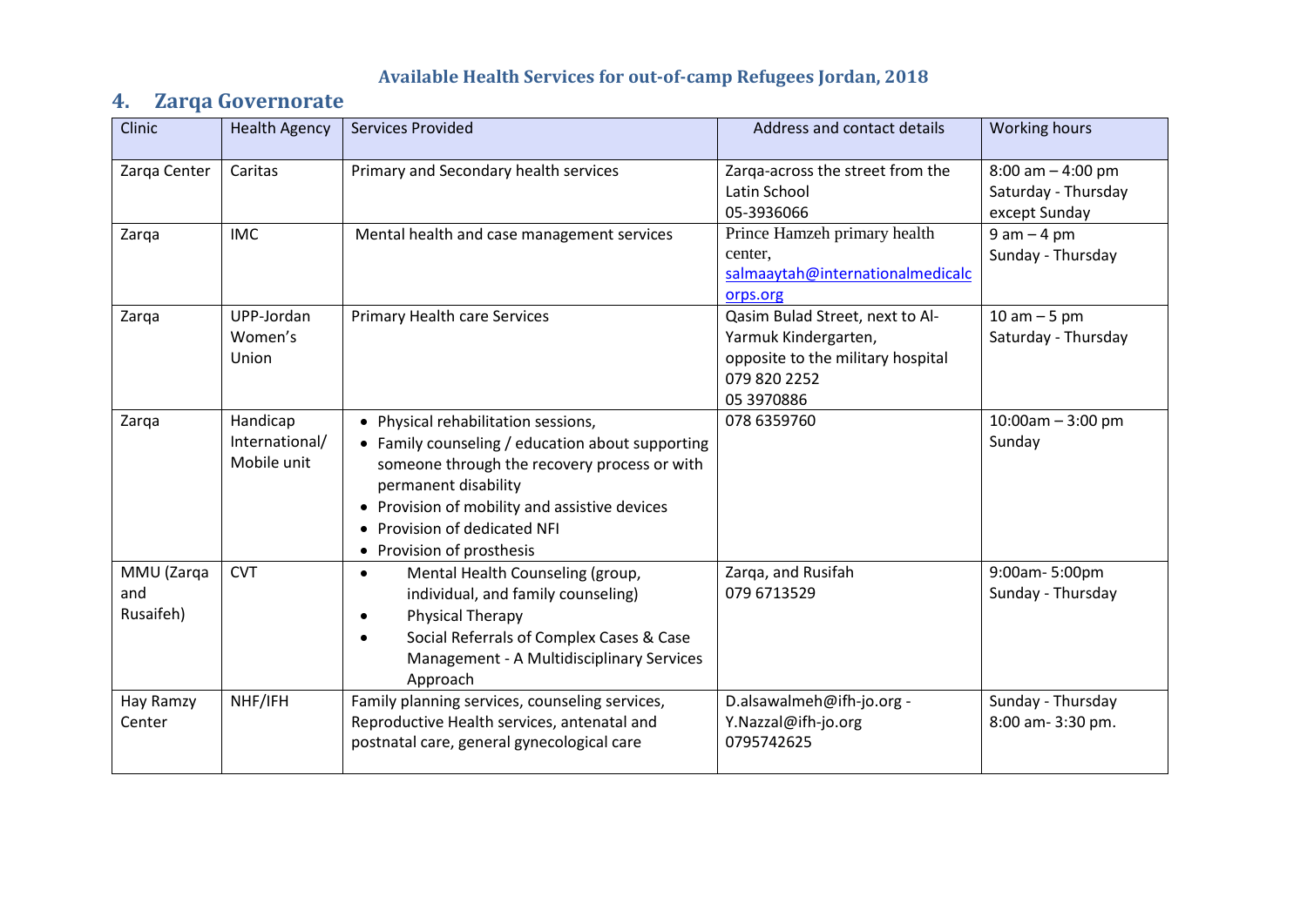### **5. Madaba Governorate**

| Clinic           | <b>Health Agency</b> | <b>Services Provided</b>                                                                                                                       | Address and contact details    | <b>Working hours</b>                                          |
|------------------|----------------------|------------------------------------------------------------------------------------------------------------------------------------------------|--------------------------------|---------------------------------------------------------------|
| Madaba<br>Center | Caritas              | Primary, Secondary, and tertiary<br>health services                                                                                            | <b>Caritas Center</b>          | $9:00$ am $-4:00$ pm<br>Saturday to Thursday except<br>Sunday |
| Madaba<br>Center | NHF/IFH              | Family planning services, counseling<br>services, Reproductive Health services,<br>antenatal and postnatal care, general<br>gynecological care | Madaba - At Taym<br>0799530758 | Sunday - Thursday<br>8:00 am- 3:30 pm.                        |

# **6. Mafraq Governorate**

| Clinic | <b>Health Agency</b>      | <b>Services Provided</b>                                                                                                                                                                                                                                                      | Address and contact details                                                                                                    | <b>Working hours</b>                        |
|--------|---------------------------|-------------------------------------------------------------------------------------------------------------------------------------------------------------------------------------------------------------------------------------------------------------------------------|--------------------------------------------------------------------------------------------------------------------------------|---------------------------------------------|
| Mafraq | <b>JHAS</b>               | Primary, secondary, and tertiary health care<br>services                                                                                                                                                                                                                      | Mafraq-Municipality street -<br>near Hedaya pharmacy<br>0775007012/026232329                                                   | 9:00 am- 4:00 pm<br>Saturday-Thursday       |
| Mafrag | <b>IMC</b>                | Mental health and case management services                                                                                                                                                                                                                                    | Mafraq- opposite to the post<br>office in Mafraq-Mafraq PHC<br>0775007012/026232329<br>Focal point: Omar Mniezel<br>0798301259 | $08:00$ am $-03:00$ pm<br>Sunday - Thursday |
| Mafraq | Handicap<br>International | • Physical rehabilitation sessions,<br>• Family counseling / education about<br>supporting someone through the recovery<br>process or with permanent disability<br>• Provision of mobility and assistive devices<br>• Provision of dedicated NFI<br>• Provision of prosthesis | Mafraq-Mafraq Gov. H<br>Focal point: Maisa<br>referral@jordan.hi.org<br>0788507279                                             | 8:00 am-2:30 pm<br>Sunday - Thursday        |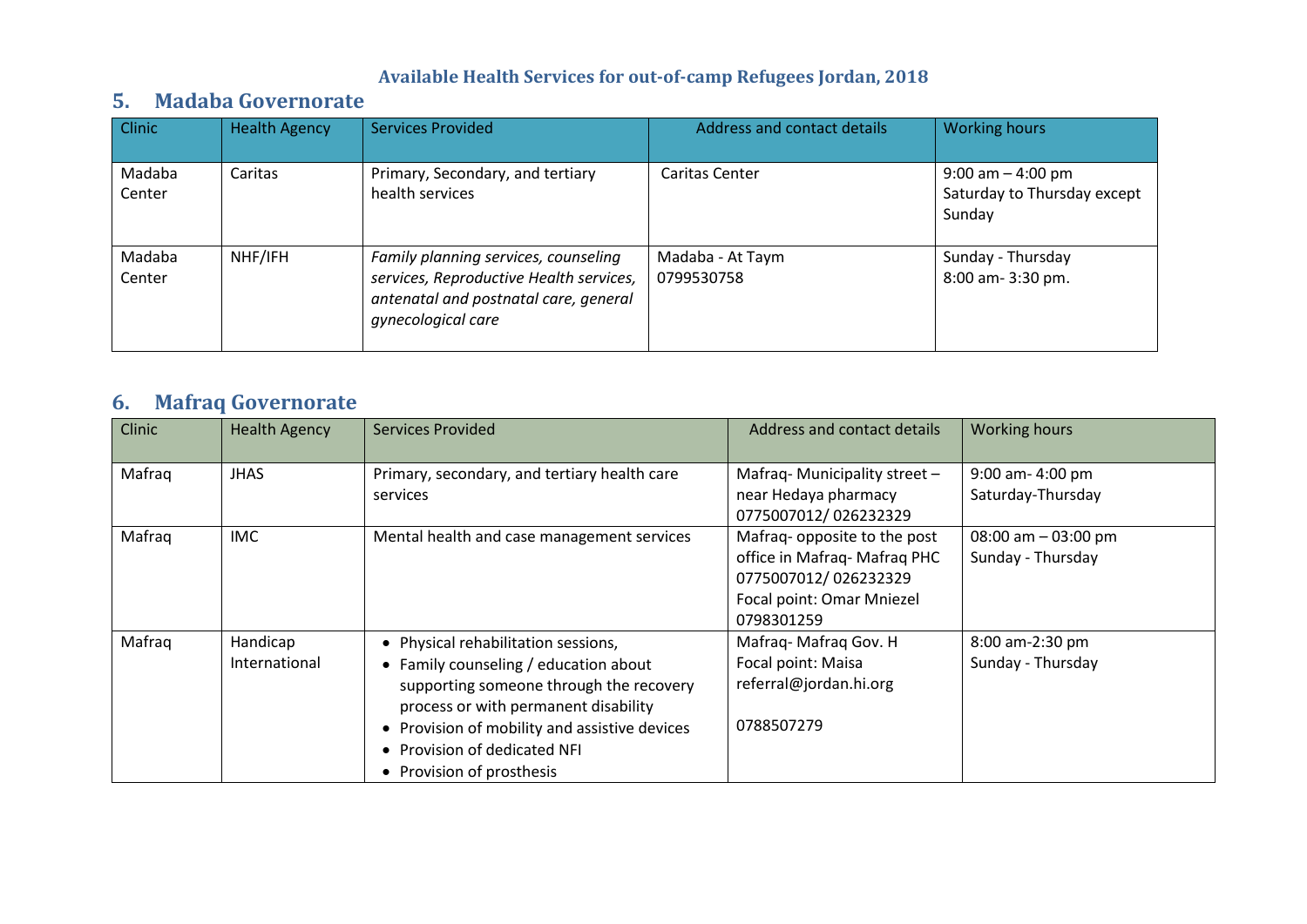|                     |                              |                                                                                                                                                                                                                                                                                                         | Please make sure to refer the<br>case to Maisa from HI before<br>they go to Mafraq Gov. H                             |                                                                                                                      |
|---------------------|------------------------------|---------------------------------------------------------------------------------------------------------------------------------------------------------------------------------------------------------------------------------------------------------------------------------------------------------|-----------------------------------------------------------------------------------------------------------------------|----------------------------------------------------------------------------------------------------------------------|
| Mafraq              | <b>IRC</b>                   | • Women and Girls Health Services<br>Antenatal Care, postnatal care; long and short<br>term family planning methods; clinical care for<br>survivors of sexual assault: general reproductive<br>health care<br>• Primary Health Care Services<br>• Referral Services<br>• Health Education Services      | Municipal street, Alwaqfi<br>Building, Mafraq town                                                                    | 8:00AM - 4:00PM<br>Sunday - Thursday                                                                                 |
| Emirati<br>Hospital | Emirati Hospital             | • Primary and Secondary Health services and<br>normal deliveries<br>• Lifesaving and referral services for war<br>wounded                                                                                                                                                                               | Mafraq-behind the court<br>building                                                                                   | Sunday-Thursday<br>$9:00$ am $-4:00$ pm<br>Except Thursday $9:00$ am $-3:00$<br>pm.<br>uae.j.fieldhospital@gmail.com |
| Mafraq<br>Center    | Caritas                      | Primary and Secondary health services                                                                                                                                                                                                                                                                   | Der latin church 02-6230209                                                                                           | $8:00$ am $-4:00$ pm<br>Saturday - Thursday except<br>Sunday                                                         |
| Mafraq              | Ahel Al Jabal<br>Association | -family planning service and reproductive<br>health<br>gynecology and obstetrics<br>service(physical examination and<br>ultrasound examination)<br>pediatric service (physical examination,<br>growth chart,)<br>urology examination<br>internal medicine service<br>Emergency service (suturing, ECG,) | Al Mafrq - Al-Sharqi District -<br>Opposite UNHCR / www.ahel-<br>aljabal.net - info@ahel-<br>aljabal.net / 0775444417 | • 9:00 am - 3:00 pm<br>Sunday - Thursday                                                                             |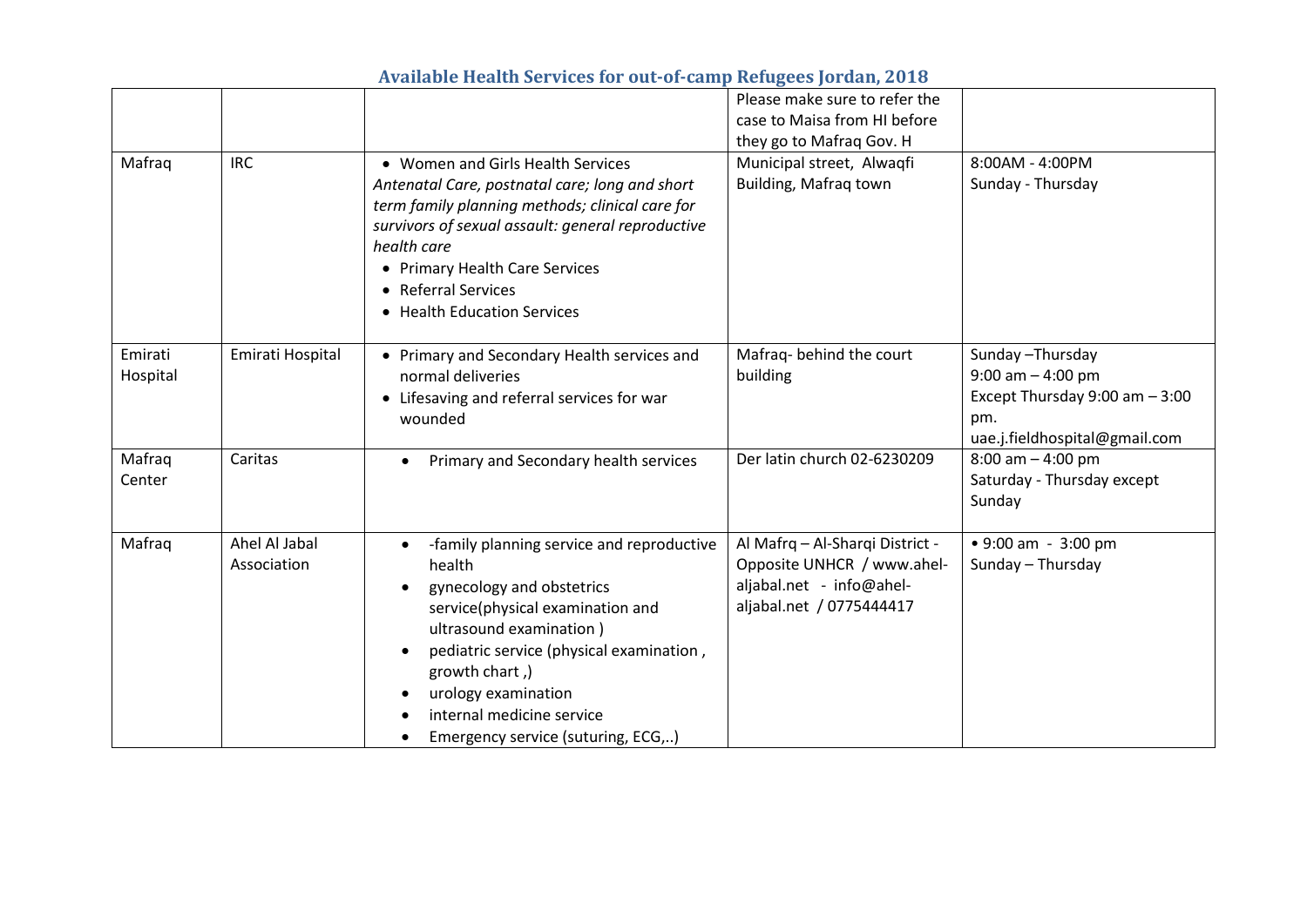|               | $\frac{1}{2}$ $\frac{1}{2}$ $\frac{1}{2}$ $\frac{1}{2}$ $\frac{1}{2}$ $\frac{1}{2}$ $\frac{1}{2}$ $\frac{1}{2}$ $\frac{1}{2}$ $\frac{1}{2}$ $\frac{1}{2}$ $\frac{1}{2}$ $\frac{1}{2}$ $\frac{1}{2}$ $\frac{1}{2}$ $\frac{1}{2}$ $\frac{1}{2}$ $\frac{1}{2}$ $\frac{1}{2}$ $\frac{1}{2}$ $\frac{1}{2}$ $\frac{1}{2}$ |                                                   |                                   |                         |  |  |
|---------------|---------------------------------------------------------------------------------------------------------------------------------------------------------------------------------------------------------------------------------------------------------------------------------------------------------------------|---------------------------------------------------|-----------------------------------|-------------------------|--|--|
| Mafraq        | MSF-F                                                                                                                                                                                                                                                                                                               | Mental Health for children under 18               | King Hussein St- Al Al Beat       | 9:30-3:30 Sunday        |  |  |
|               |                                                                                                                                                                                                                                                                                                                     |                                                   | University St. previously- Faisal | 8:15-2:30 Monday        |  |  |
|               |                                                                                                                                                                                                                                                                                                                     |                                                   | AL Qasem Building                 | $8:15 - 1:00$ Tuesday   |  |  |
|               |                                                                                                                                                                                                                                                                                                                     |                                                   |                                   | 8:15-2:30 Wed           |  |  |
|               |                                                                                                                                                                                                                                                                                                                     |                                                   |                                   | 8:15-1:00 Thursday      |  |  |
| Field (mobile | <b>JOHUD</b>                                                                                                                                                                                                                                                                                                        | *medical equipment & rehabilitation session       | Shamali<br>-Hashmi<br>Amman       | From 8:00 am to 4:00 pm |  |  |
| clinic) in    |                                                                                                                                                                                                                                                                                                                     | (PT, ST, OT) for cases who suffer from physical,  | (ZENID)                           | Sunday - Thursday       |  |  |
| Amman,        |                                                                                                                                                                                                                                                                                                                     | mental, hearing and speech disability in Amman,   | 065052431 / 304-305               |                         |  |  |
| Mafrag,       |                                                                                                                                                                                                                                                                                                                     | Zarga, Irbid, Mafrag                              |                                   |                         |  |  |
| Irbid, Zarqa  |                                                                                                                                                                                                                                                                                                                     |                                                   |                                   |                         |  |  |
|               |                                                                                                                                                                                                                                                                                                                     | *psycho-social support: (parents and child center |                                   |                         |  |  |
|               |                                                                                                                                                                                                                                                                                                                     | in Amman+ Elderly club in Amman, Mafraq, Irbid)   |                                   |                         |  |  |
|               |                                                                                                                                                                                                                                                                                                                     |                                                   |                                   |                         |  |  |
|               |                                                                                                                                                                                                                                                                                                                     | *Counselling (individual and group)               |                                   |                         |  |  |
|               |                                                                                                                                                                                                                                                                                                                     |                                                   |                                   |                         |  |  |
| Al Noor       | Al Noor                                                                                                                                                                                                                                                                                                             | Chest diseases (MDR TB & other                    | Mafraq- close to The Water        | 8:00 am-1:00 pm         |  |  |
| Sanitarium    | Sanitarium                                                                                                                                                                                                                                                                                                          | chest disease)                                    | Authority                         | Monday - Friday (for    |  |  |
|               |                                                                                                                                                                                                                                                                                                                     | Inpatient and out patients services               |                                   | consultation)           |  |  |
|               |                                                                                                                                                                                                                                                                                                                     |                                                   |                                   |                         |  |  |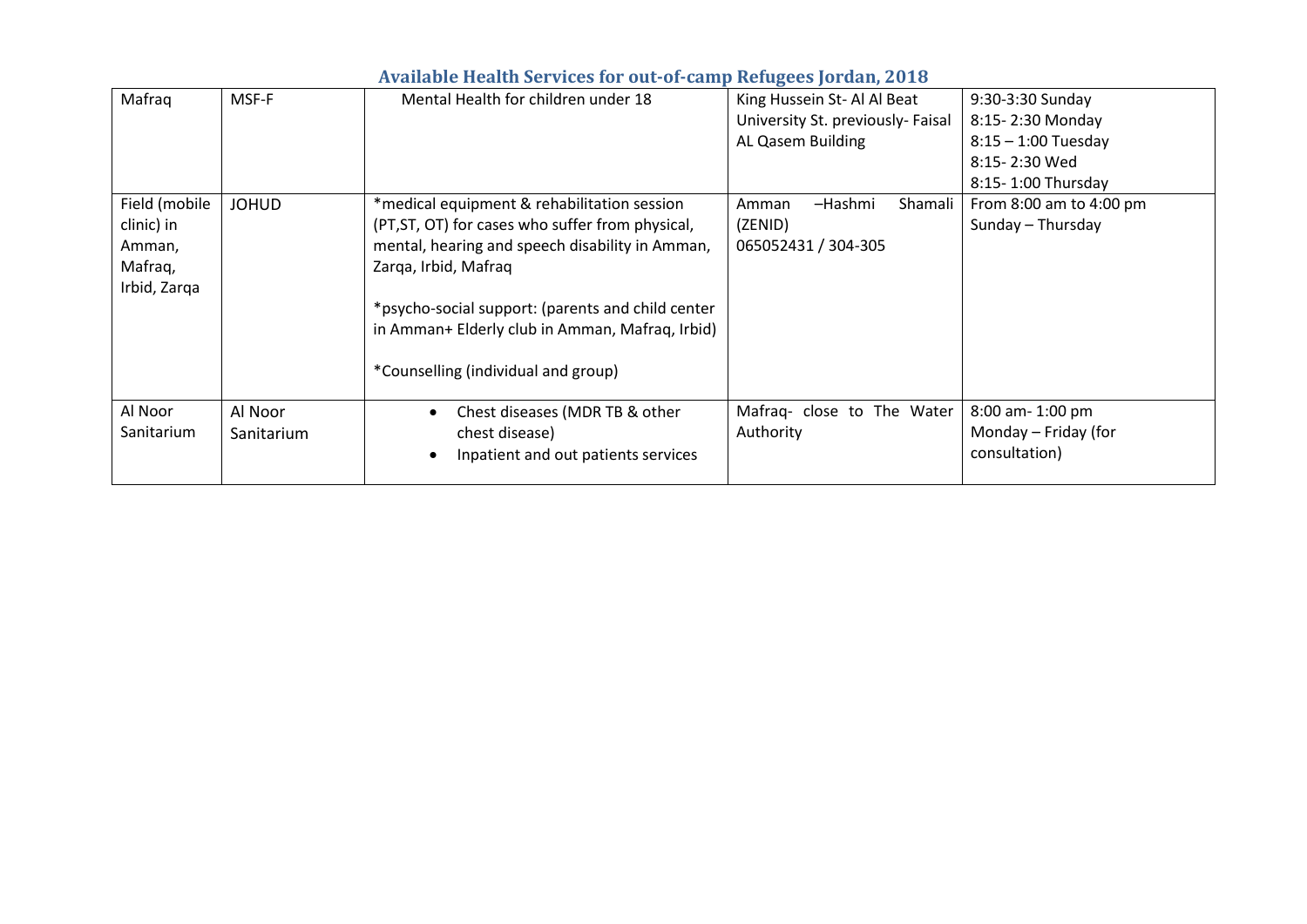# **7. Karak Governorate**

| <b>Clinic</b>       | <b>Health Agency</b> | <b>Services Provided</b>                                                                                                                          | Address and contact details                                                                | <b>Working hours</b>                                          |
|---------------------|----------------------|---------------------------------------------------------------------------------------------------------------------------------------------------|--------------------------------------------------------------------------------------------|---------------------------------------------------------------|
| Karak               | Italian Hospital     | Secondary health services                                                                                                                         | Italian Hospital<br>02-7010933                                                             | $8:00$ am $-$ 4:00 pm                                         |
| Karak               | <b>IMC</b>           | Mental health and case<br>management services                                                                                                     | Al Mazar Al Janobi comprehensive<br>health center,<br>ammusa@internationalmedicalcorps.org | $9$ am $-$ 4 pm<br>Sunday - Thursday                          |
| Karak Center        | Caritas              | Primary, Secondary, and Tertiary<br>health services                                                                                               | Caritas Center<br>032356444                                                                | $8:00$ am $-$ 4:00 pm<br>Saturday - Thursday except<br>Sunday |
| Al Thania<br>Center | NHF/IFH              | Family planning services,<br>counseling services,<br>Reproductive Health services,<br>antenatal and postnatal care,<br>general gynecological care | dr.alkhrishah@ifh-jo.org<br>0796499725                                                     | Sunday - Thursday<br>8:00 am- 3:30 pm.                        |

## **8. Ma'an Governorate**

| <b>Clinic</b> | <b>Health Agency</b> | <b>Services Provided</b>         | Address and contact details             | <b>Working hours</b> |
|---------------|----------------------|----------------------------------|-----------------------------------------|----------------------|
|               |                      |                                  |                                         |                      |
| South MMU     | Caritas              | Primary, Secondary, and Tertiary | Ma'an Orphan Society                    | Mondays 9 am-4 pm    |
|               |                      | health services                  | Hotline: 0776736487                     |                      |
| Ma'an         | IMC.                 | Mental health and case           | Ma'an Clinic, West Ma'an Primary Health | $10$ am $-3$ pm      |
|               |                      | management services              | Centre                                  | Sunday - Thursday    |
|               |                      |                                  |                                         |                      |
|               |                      |                                  | 0797105729                              |                      |
|               |                      |                                  |                                         |                      |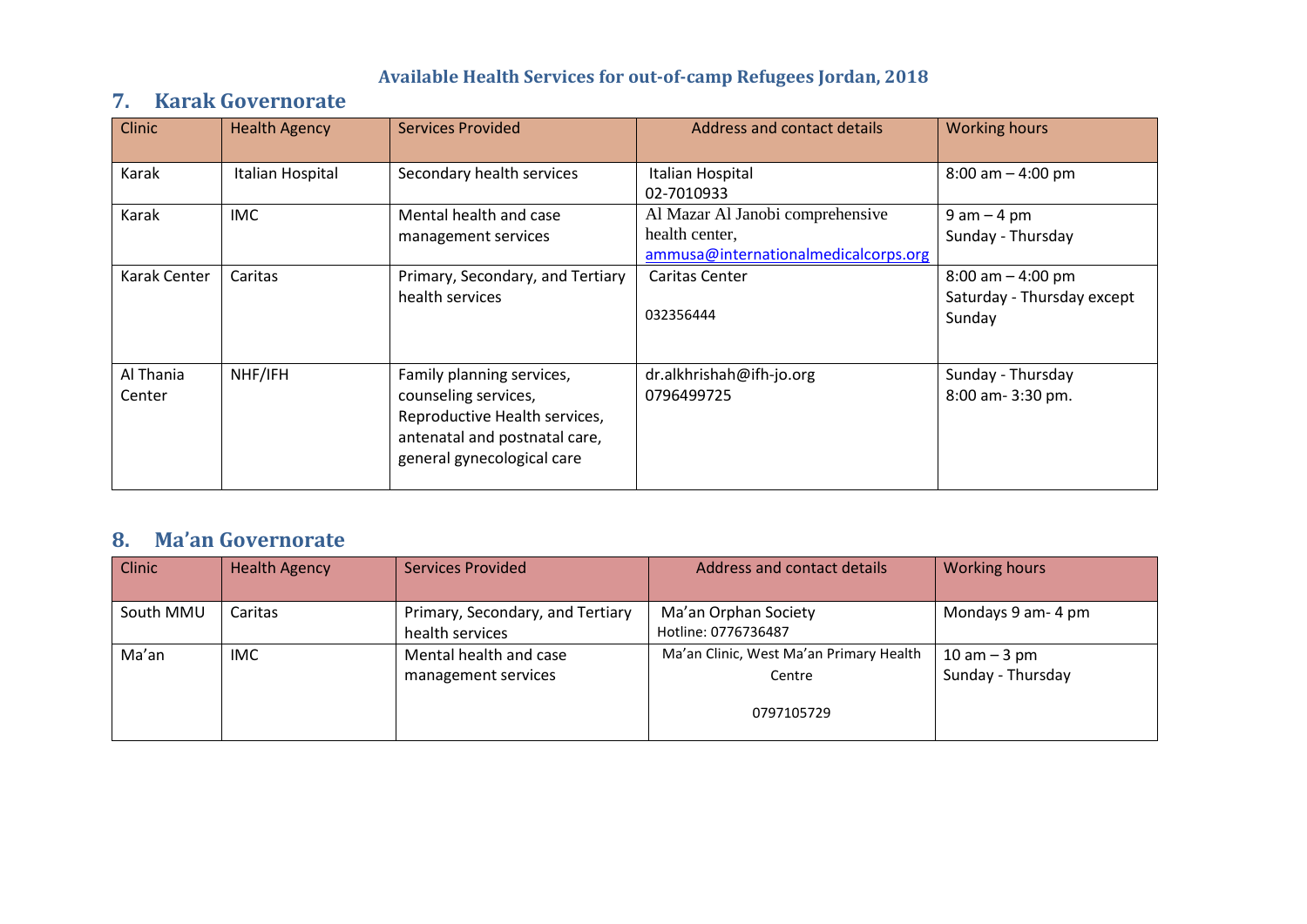### **9. Tafeeleh Governorate**

| Clinic    | <b>Health Agency</b> | <b>Services Provided</b>                            | Address and contact details                           | Working hours                          |
|-----------|----------------------|-----------------------------------------------------|-------------------------------------------------------|----------------------------------------|
| South MMU | Caritas              | Primary, Secondary, and<br>Tertiary health services | <b>Tafeeleh Ladies society</b><br>Hotline: 0776736487 | 3 <sup>rd</sup> Thursday of each month |
| Tafeeleh  | IMC.                 | Mental health and case                              | Tafileh comprehensive health center,                  | $10 \text{ am} - 3 \text{ pm}$         |
|           |                      | management services                                 | rmarahleh@internationalmedicalcorps.org               | Sunday - Thursday                      |

# **10. Balqa Governorate**

| <b>Clinic</b> | <b>Health Agency</b> | <b>Services Provided</b>                                                                                                                          | <b>Address and contact details</b>                                                | <b>Working hours</b>                   |
|---------------|----------------------|---------------------------------------------------------------------------------------------------------------------------------------------------|-----------------------------------------------------------------------------------|----------------------------------------|
| Balga         | <b>IMC</b>           | Mental health and case<br>management services                                                                                                     | Al Baqea' comprehensive health center,<br>raldamisi@internationalmedicalcorps.org | $9$ am $-$ 4 pm<br>Sunday - Thursday   |
| Deir Alla     | NHF/IFH              | Family planning services,<br>counseling services,<br>Reproductive Health services,<br>antenatal and postnatal care,<br>general gynecological care | Next to Arab Islamic Bank<br>0797589206<br>Dalia Al Shareef 0791753543            | Sunday - Thursday<br>8:00 am- 3:30 pm. |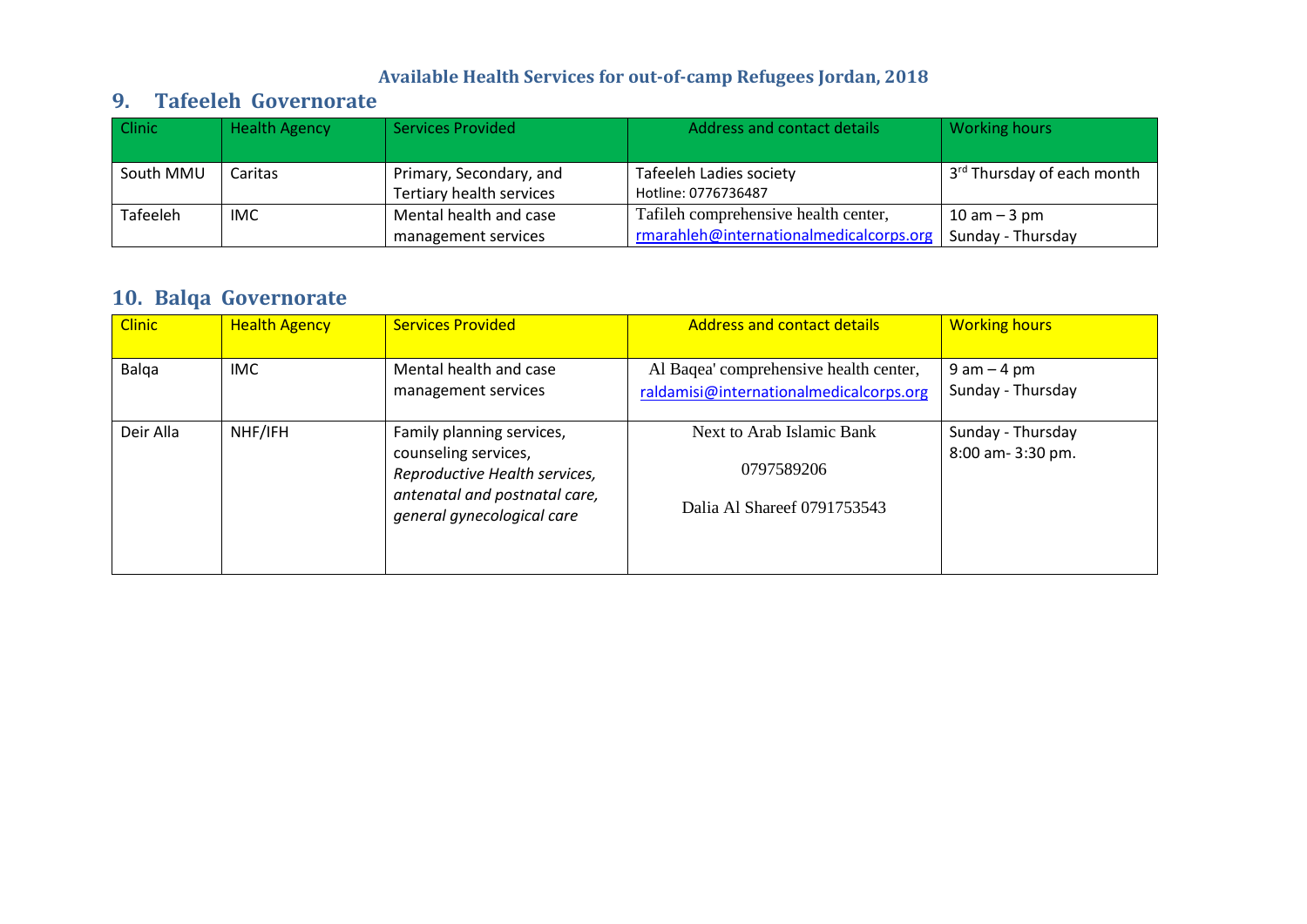# **11. Jerash Governorate**

| Clinic           | <b>Health Agency</b> | <b>Services Provided</b>                                                                                                                                                    | Address and contact details                                                                                                                       | <b>Working hours</b>                                       |
|------------------|----------------------|-----------------------------------------------------------------------------------------------------------------------------------------------------------------------------|---------------------------------------------------------------------------------------------------------------------------------------------------|------------------------------------------------------------|
| Jerash           | <b>IMC</b>           | Mental health and case<br>management services                                                                                                                               | Jerash comprehensive health center, focal<br>point: Nawras Hoshan 0790224038<br>nhoshan@internationalmedicalcorps.org                             | $9$ am $-$ 4 pm<br>Sunday - Thursday                       |
| Jerash<br>Center | Caritas              | Primary, Secondary, and<br>Tertiary health services                                                                                                                         | Al- Naser Street, Inside Melkite church<br>Maisa Qandah ; Referral focal Person<br>0770439738,<br>maysaq@caritasjordan.org.jo                     | $8:00$ am $-4:00$ pm<br>Tuesday & Thursday                 |
| Jarash           | <b>IFH</b>           | Reproductive Health (RH)<br>services include;<br>ANC /PNC /PAC/ Gynecological<br>Problems/Breast examination                                                                | Gaza camp traffic light Dahar Al-Serow<br>Team leader: Issa Abu Ajameh<br>0795715248                                                              | 5days/week<br>From Sunday - Thursday<br>8:00am-4:00pm      |
| Jarash           | <b>CARE</b>          | Emergency cash<br>$\bullet$<br>assistance<br>Psychosocial activities<br>$\bullet$<br>English and academic<br>courses<br>Vocational training<br>Women empowerment<br>program | Irbid, Aydoun, near Aydoun military<br>hospital.<br>$0797117326 -$ for beneficiaries<br>$0799589868 -$ for referral<br>jorirbidreferrals@care.org | 5days/week<br>From Sunday-Thursday<br>From 08:00am-04:00pm |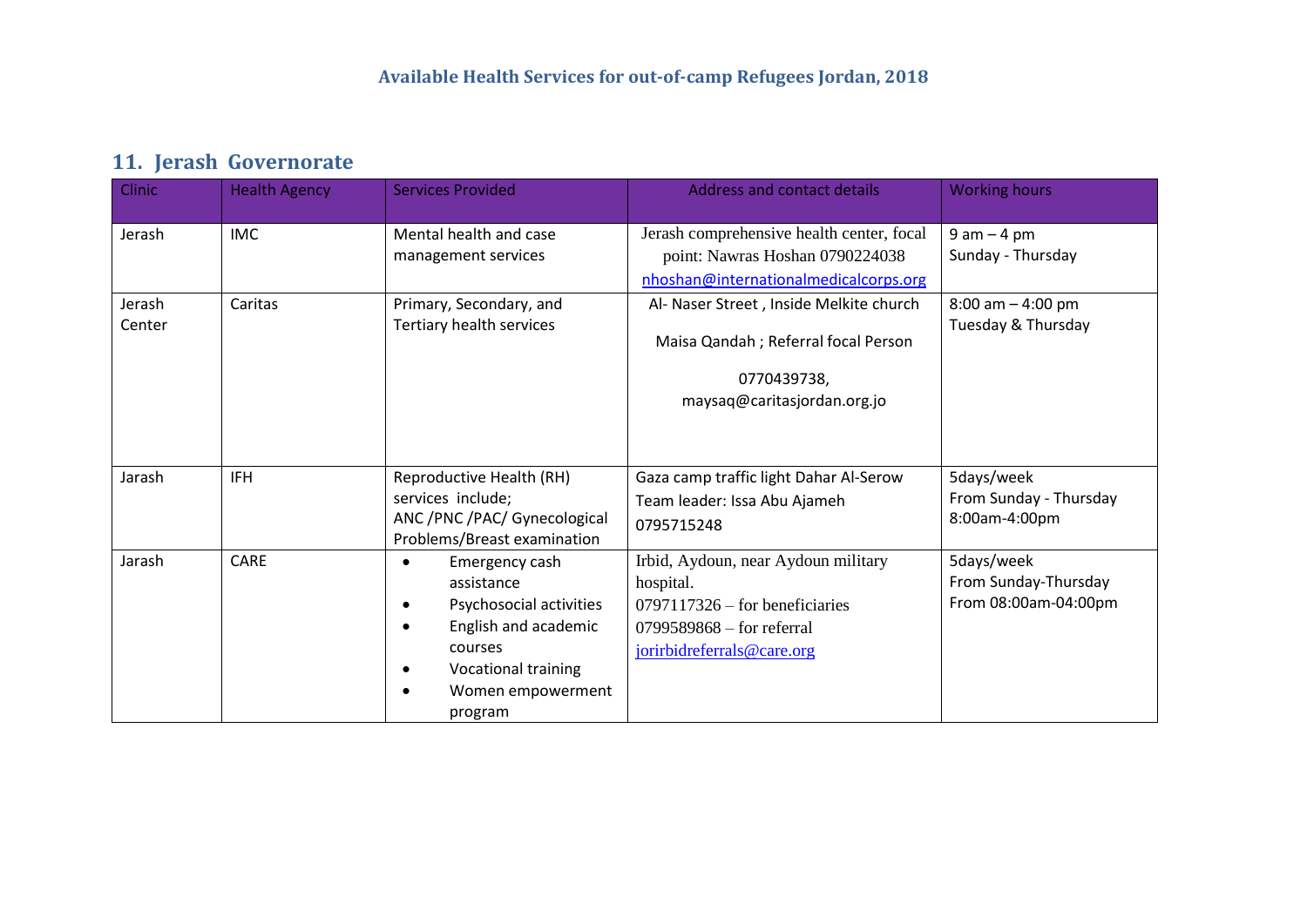## **12. Ajlune Governorate**

| <b>Clinic</b> | <b>Health Agency</b> | <b>Services Provided</b>                                                                                                                          | Address and contact details                                                                                         | <b>Working hours</b>                   |
|---------------|----------------------|---------------------------------------------------------------------------------------------------------------------------------------------------|---------------------------------------------------------------------------------------------------------------------|----------------------------------------|
| Ajlune        | <b>IMC</b>           | Mental health and case<br>management services                                                                                                     | Ishtafina primary health center<br>focal point: Audai Al Smadi 0791600986<br>aalsmadi@internationalmedicalcorps.org | $9$ am $-$ 4 pm<br>Sunday - Thursday   |
| North MMU     | Caritas              | Primary health care and<br>secondary                                                                                                              | Church street, building #5<br>Loai Hadad; MMU Supervisor<br>0770439739; loiyh@caritasjordan.org.jo                  | $8:00$ am $-4:00$ pm<br>Saturday       |
| Ajlune Clinic | NHF/IFH              | Family planning services,<br>counseling services,<br>Reproductive Health services,<br>antenatal and postnatal care,<br>general gynecological care | Team leader: Issa Abu Ajameh<br>0795715248                                                                          | Sunday - Thursday<br>8:00 am- 3:30 pm. |

# **13. Aqaba Governorate**

| <b>Clinic</b> | <b>Health Agency</b> | <b>Services Provided</b>                        | Address and contact details                        | <b>Working hours</b>                                         |
|---------------|----------------------|-------------------------------------------------|----------------------------------------------------|--------------------------------------------------------------|
| Agaba         | IMC.                 | Mental health and case<br>management services   | ammusa@InternationalMedicalCorps.org<br>0791600987 | $9$ am $-$ 4 pm<br>Sunday - Thursday                         |
| South MMU     | Caritas              | Secondary Health services<br>/Referral Services | Our Lady of Peace Centre<br>Hotline: 0776736487    | $8:00$ am $-4:00$ pm<br>Saturday - Thursday except<br>Sunday |